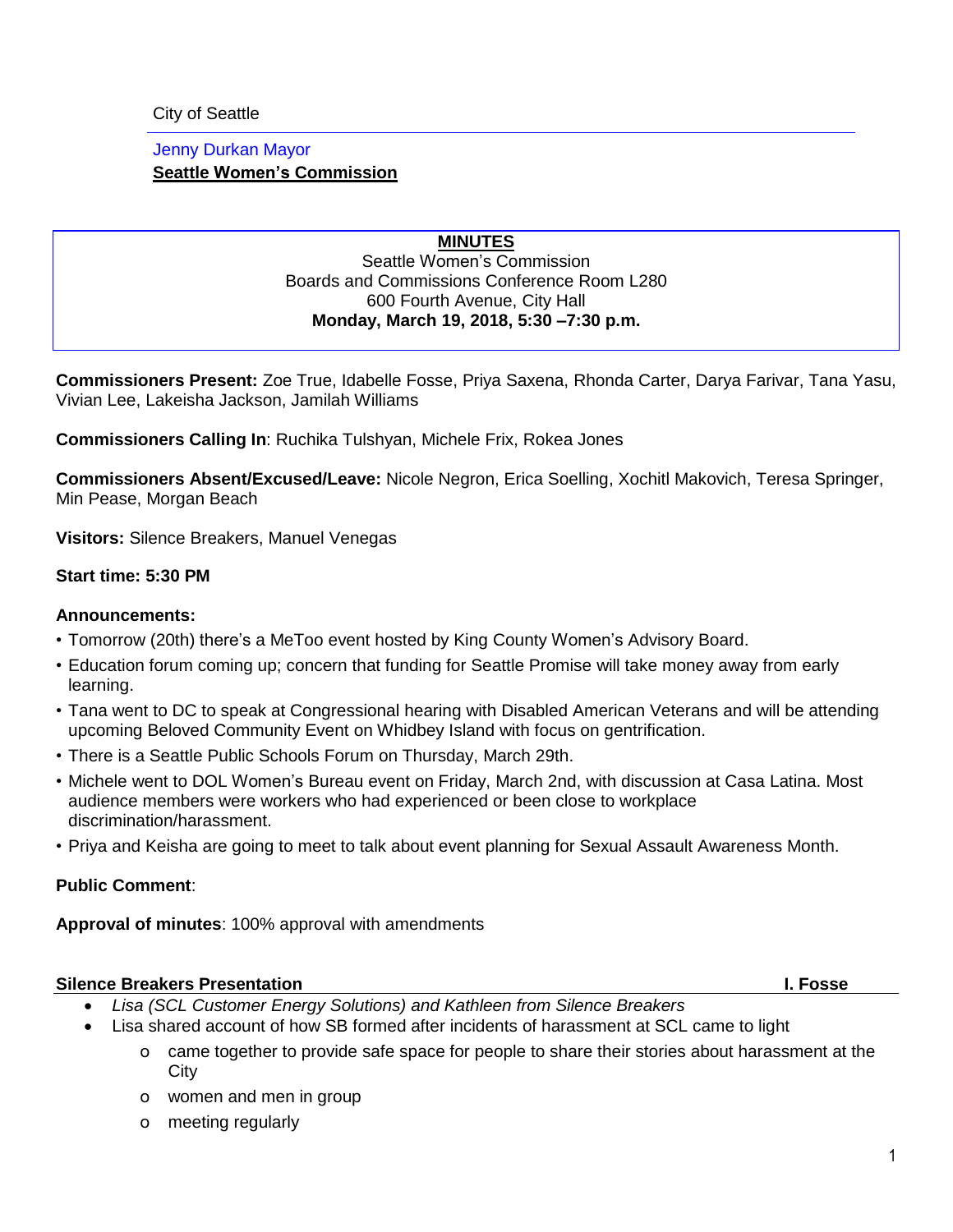- o developed points of unity (principles) which establish basic demands
	- stop all harassment
	- create a safe environment
	- enforce personnel rules
- Kathleen started working at SCL in 1983, that year Human Rights Department filed charges against SCL Director on behalf of women apprentices
	- o Culture changed after this, but management did not.
	- o Work of SB is to fight gender & race based discrimination/harassment
	- o SB wants City to disclose how many discrimination/harassment claims have been filed and how many settlement dollars have been given spent.
	- o HR does not support victims; no place people can go to get relief
	- o Take action now to help people who are still being harassed
	- o Make SOCR independent
	- o Proposing a harassment Ombuds for the City, who would operate independently.
	- Would like to participate/partner with SWC on April events
- Rhonda: Do these survivors have access to legal help to navigate these situations?
	- o Lisa: Survivors feel that they'll need a lawyer but cannot afford it. HR process of investigation does not go much farther than the people involved in the incident.
	- o Kathleen: A lot of women don't want to go to court; they just want to be able to do their jobs in a safe and healthy environment.
- Priya: This requires a culture shift. Proposes that SWC spend time coming up with how to support SB in their efforts.
- Rhonda: Where is union on this?
	- o Lisa: Supportive, but a lot going on for them right now.
- Lisa: SCL had all-day training on harassment and mutual respect. Opportunity for improvements. Not enough focus on sexual harassment incidents.
- Tana suggested making video for sexual harassment survivors
- Violence Prevention Committee will continue this conversation
- Meet Mondays at noon in SMT

## **Sound Transit (CEO + Project) J. Williams**

- Conversation with Sound Transit was on harassment, TOD, housing developments, public outreach, community engagement guide, etc…
- How to handle talking about harassment on transit, while also addressing allegations against CEO
	- Went into meeting and talked about ridership, because of lack of approach to broaching the topic
		- o But don't want to do the harassment project while ignoring the allegations.

# **Microsoft Lawsuit + Response Protocol Ruchika Tulshyan, P. Saxena, V. Lee**

- Vivian: Work intersects with Microsoft lawsuit
	- o Can SWC have a uniform protocol? Or is each situation so nuanced that a uniform protocol wouldn't make sense. i.e., talk about private and public-sector employees the same way, or differently?
	- o Article about lawsuit
		- Initially started by two women, but there are in fact 250 women coming forward with claims of discrimination and harassment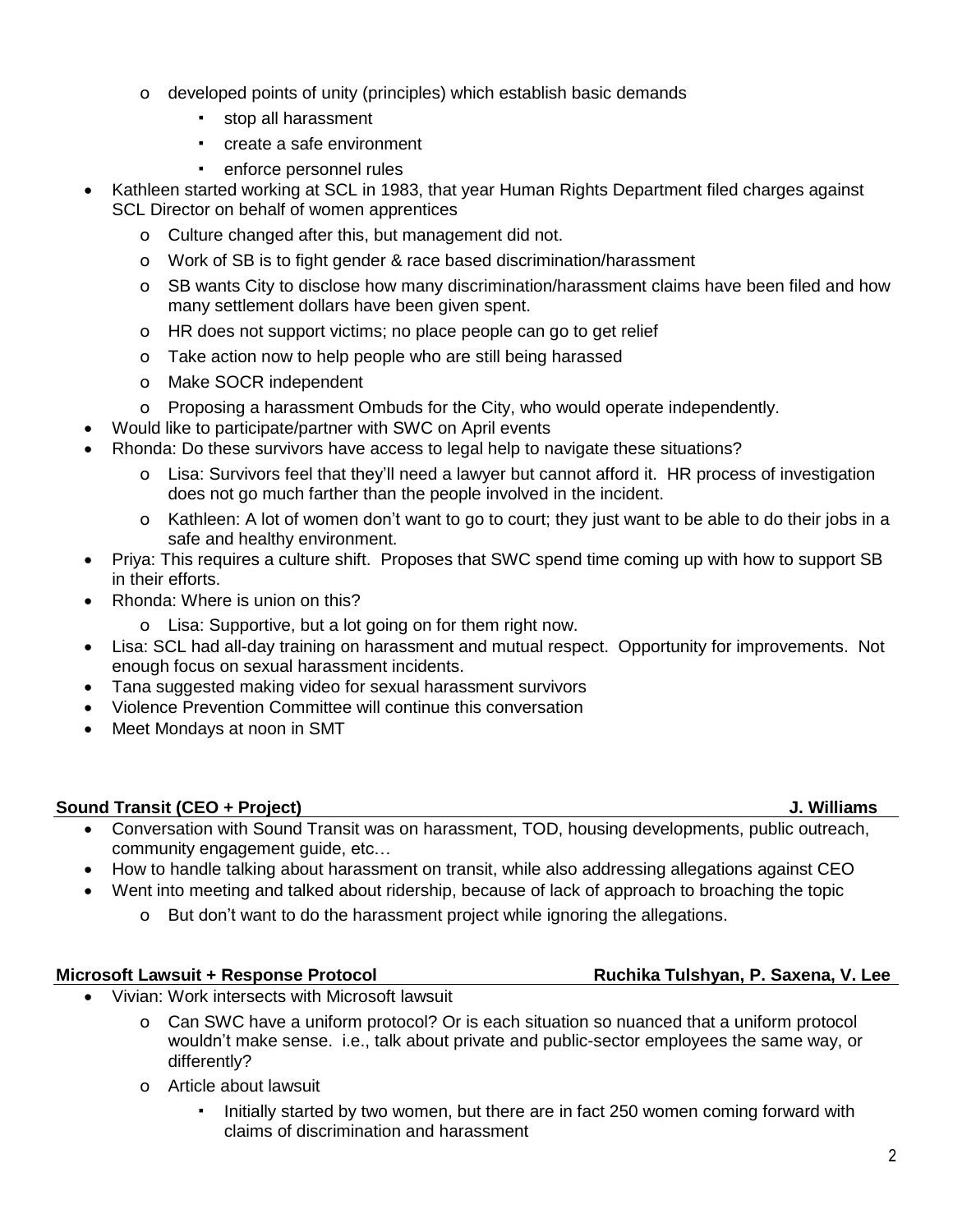- Microsoft says that nothing is built into their system to promote harassment/discrimination
- Head of HR sent defensive email to all employees globally touting all the great initiatives toward increasing gender parity in company
- Plaintiffs driving toward class action
- Lot of movement toward how to create a respect-based work environment • Current training does not work
- o Ruchika: Intrigued by Microsoft; employees reach out to her for insight on training and workshops, but often gets shut down in the process due to budget constraints or other imposed barriers. How can SWC help move things along for women at Microsoft?
	- Vivian: looks like Microsoft is starting to take things seriously. Want to create training/materials not just for the internal community, but for other companies and organizations to use.
	- Ruchika: Could one of events focus on sharing solutions/tools for addressing
- o Rhonda: Response Protocol
	- Are claims substantiated? What substantiation would SWC need?
	- Where is SWC's energy best used? Provide platform for storytelling?
	- Zoe: Seattle is becoming a tech center of the world. How can SWC leverage Microsoft's newfound dedication to healthy work environment? Also, should determine what good harassment training is and point companies/community toward it.
	- Rokea: Do people feel comfortable talking openly about harassment at Microsoft?
- Tana: Important to promote assertiveness training
- Can SWC collect stories from survivors across sectors and publish collective story
- Rhonda: Enough isn't being done to hold the institution accountable

## **5-Commission Joint Homelessness Committee I. Fosse**

- Manuel from LGBTQC is coordinating this work
- Vivian will be SWC representedive
- First meeting will be Thursday; want to meet regularly
- Will focus on the encampment removal
- Want to be a civilian oversight committee to ensure removals are done without violations
	- o "Humane" encampment removal criteria
		- Criminal activity beyond illicit substance abuse
		- Large quantities of garbage or waste that present health hazard
		- (See Sawant Committee Minutes)
	- Will look to HALA, Comprehensive Plan, Progressive Revenue Taskforce
- Rhonda: some of criteria feel very broken windows

#### **Sub-Committee Report Outs**

- *Community Health and Wellness*
	- o No updates.
- *Education and Economic Opportunities*
	- o Rhonda attended affordable child care forum.
	- o Jay Inslee will be signing Equal Pay Bill;